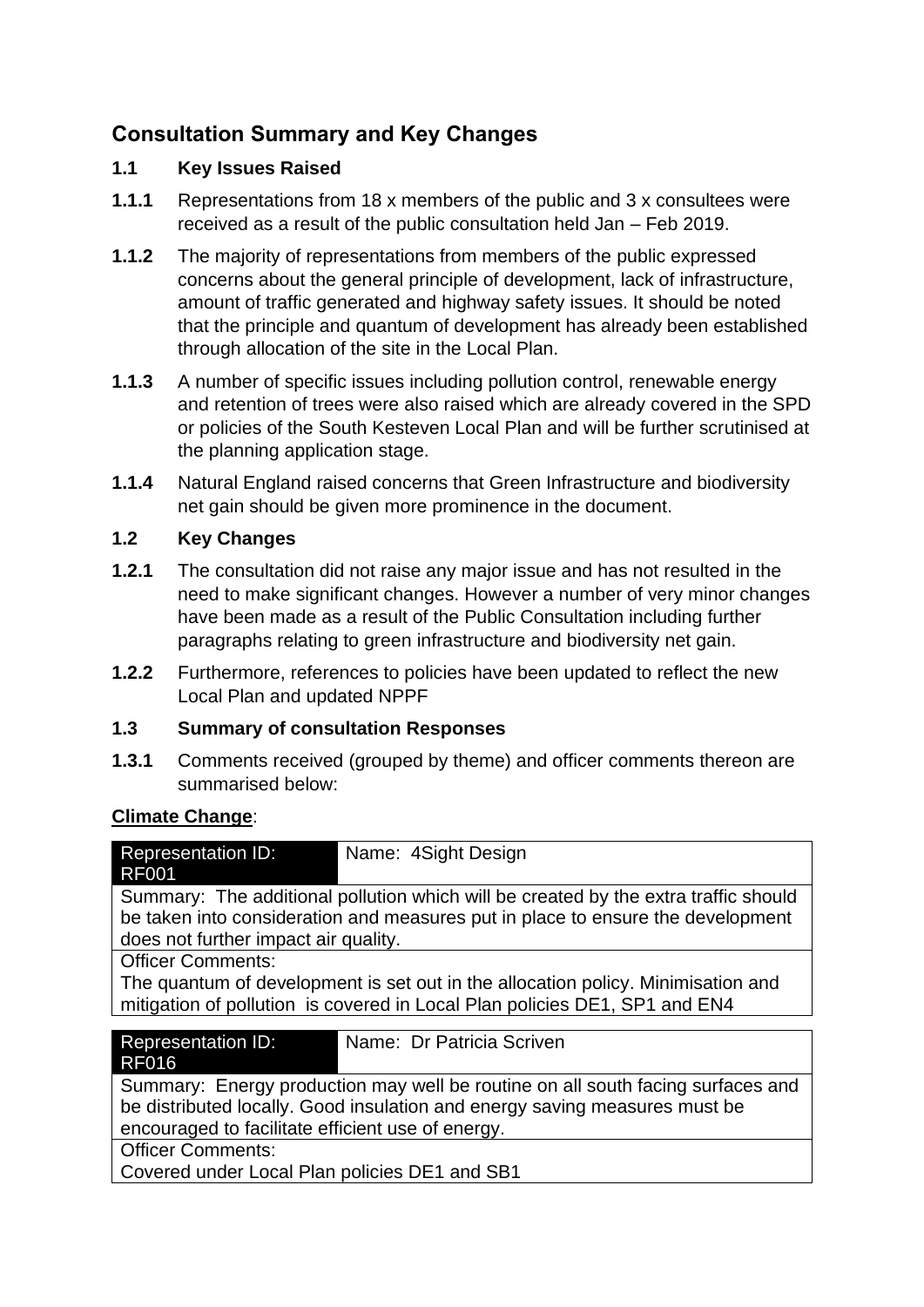# **Form, Massing and Layout:**

| Name: Dr Patricia Scriven - Resident<br><b>Representation ID:</b><br><b>RF003</b>                                                                                                                                                                                                                                                                                                                                                                                                                                                                                                                                                                                |  |
|------------------------------------------------------------------------------------------------------------------------------------------------------------------------------------------------------------------------------------------------------------------------------------------------------------------------------------------------------------------------------------------------------------------------------------------------------------------------------------------------------------------------------------------------------------------------------------------------------------------------------------------------------------------|--|
| Summary: The map states that it shows areas suitable for single storey dwellings,<br>however no such areas are shown on the map. Single storey dwellings should be<br>in the areas to the West on the rectory farm site, to reduce an adverse impact on<br>views from the Vale of Belvoir. Ideally no houses should be built near these trees<br>and the ridge line viewed from Barrowby, the A52 road, and from the land in the<br>vale of Belvoir to the west, so that the trees continue to stand out and retain the<br>image of a green area to be seen from far away. Any houses close to these Scots<br>pines and the higher land should be single storey. |  |
| <b>Officer Comments:</b><br>The plans show area to the NW of the site to be particularly suitable for single<br>storey dwellings. A large area to the east of the Scots pines (which are on the<br>highest part of the site) will remain open allowing them to remain prominent in the<br>landscape.                                                                                                                                                                                                                                                                                                                                                             |  |
| <b>Representation ID:</b><br>Name: Mrs Laura Wright<br><b>RF023</b>                                                                                                                                                                                                                                                                                                                                                                                                                                                                                                                                                                                              |  |
| Summary: We live to the eastern side of the proposed development. Newark<br>View directly borders the land and our house has views straight across towards<br>Rectory Farm, which already stands considerably higher. New dwellings built on<br>the higher ground would significantly impact views from our property and the<br>amount of daylight reaching our property.<br>We require additional information including height of houses, how many stories,<br>siting, layout, and access.                                                                                                                                                                      |  |
| <b>Officer Comments:</b><br>Private views from a property are not a material consideration. The site is<br>sufficiently large to accommodate dwellings without impacting on the occupiers of<br>neighbouring properties' daylight. The exact details of dwellings will be assessed<br>and determined under any planning application relating to that part of the site.                                                                                                                                                                                                                                                                                           |  |
| Name: Ian and Gretl Giles<br><b>Representation ID:</b><br><b>RF013</b>                                                                                                                                                                                                                                                                                                                                                                                                                                                                                                                                                                                           |  |
| Summary: Objects to additional traffic entering and leaving Barrowby Road, as<br>more houses are built. Queries in relation to my property, Boundary Farmhouse,<br>which borders the proposed development. Two houses shown to be built adjacent<br>my boundary, appear very close. Query access to boundary hedges, requests<br>clarification of siting and seeks changes to layout and design so development does<br>not to have an adverse impact on sunlight to my garden. We have a private<br>access road, what mitigation will there be to protect this.                                                                                                  |  |
| <b>Officer Comments:</b><br>Dwellings adjacent to Boundary farm already approved under S16/2819. All issues<br>mentioned above taken into account. The quantum of development is set out in<br>the allocation policy and therefore the amount of traffic which will enter/leave<br>Barrowby Road. Through traffic on Barrowby Rd will significantly fall following<br>completion of the GSRR in 2023. LCC Highways do not object on traffic capacity                                                                                                                                                                                                             |  |

and highway safety grounds.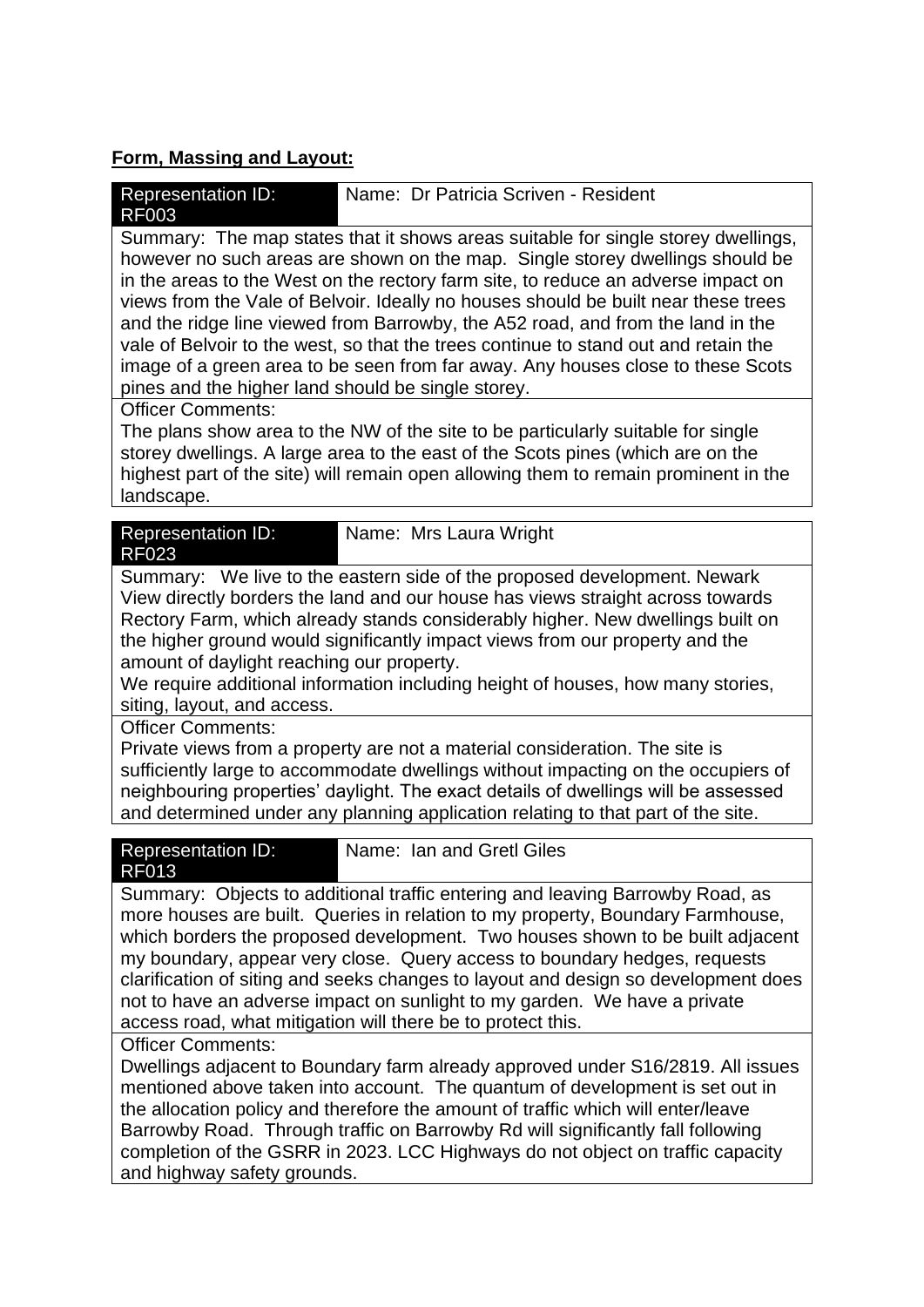# **Landscape/Streetscape Character:**

| <b>Representation ID:</b><br>Name: Dr Patricia Scriven - Resident<br><b>RF003</b>                                                                                                                                                                                                                                                                                                                                      |
|------------------------------------------------------------------------------------------------------------------------------------------------------------------------------------------------------------------------------------------------------------------------------------------------------------------------------------------------------------------------------------------------------------------------|
| Summary: The Scots pines at Rectory Farm are a prominent landmark from the<br>east. The Scots pines indicated a place for shelter for drovers in the past. The<br>Scots pines should be retained for their historic significance and to maintain this<br>distinctive landmark.                                                                                                                                         |
| <b>Officer Comments:</b><br>The Brief does not propose removal of any of these trees which may have the<br>potential to be TPOed.                                                                                                                                                                                                                                                                                      |
| Name: Dr Patricia Scriven<br><b>Representation ID:</b><br><b>RF020</b>                                                                                                                                                                                                                                                                                                                                                 |
| Summary: Sections 6.5.5 / 6.5.6 / 6.5.8. Suggest that three primary routes should<br>run in a north/ south direction through the development with secondary roads<br>running east west. This is<br>unreasonable because:-                                                                                                                                                                                              |
| The alignment of these north/south roads does not comply with the<br>recommendation in 6.5.20 that they should be aligned towards Great Gonerby<br>church spire, a local landmark. A chance to give residents a sense of identity with<br>the local landmarks would be lost.<br>Necessary Changes:                                                                                                                     |
| North/south roads should be realigned with Great Gonerby church spire.                                                                                                                                                                                                                                                                                                                                                 |
| <b>Officer Comments:</b><br>It would be unreasonable and impracticable for all N/S roads to align with Gt<br>Gonerby church spire in their entirety due to the topography. However the brief<br>recognises the potential for some roads, or sections of roads to align (including the<br>main spine roads) to incorporate view corridors. The exact alignment would be<br>determined at the planning application stage |
| Name: Dr Patricia Scriven<br><b>Representation ID:</b><br><b>RF017</b>                                                                                                                                                                                                                                                                                                                                                 |
| Summary: On the south side of the A52 the houses are moderately spaced apart<br>behind grassed areas and trees, with driveways opening directly onto the road. I<br>support the intention of 6.5.5 to reflect this pleasant arrangement for the north side<br>of the road.                                                                                                                                             |
| Necessary Changes: The houses next to the A52 (on the north side) should be<br>set back behind grassed areas and trees, and be moderately spaced apart by<br>driveways opening directly onto the A52. This layout should reflect and enhance<br>the setting of the houses opposite on the south side of the A52 to produce a<br>pleasant environment and introduction to Grantham.                                     |
| <b>Officer Comments:</b><br>This feature has been incorporated into the layout of planning applications<br>S16/2816 and S16/2819 which have been approved                                                                                                                                                                                                                                                              |
|                                                                                                                                                                                                                                                                                                                                                                                                                        |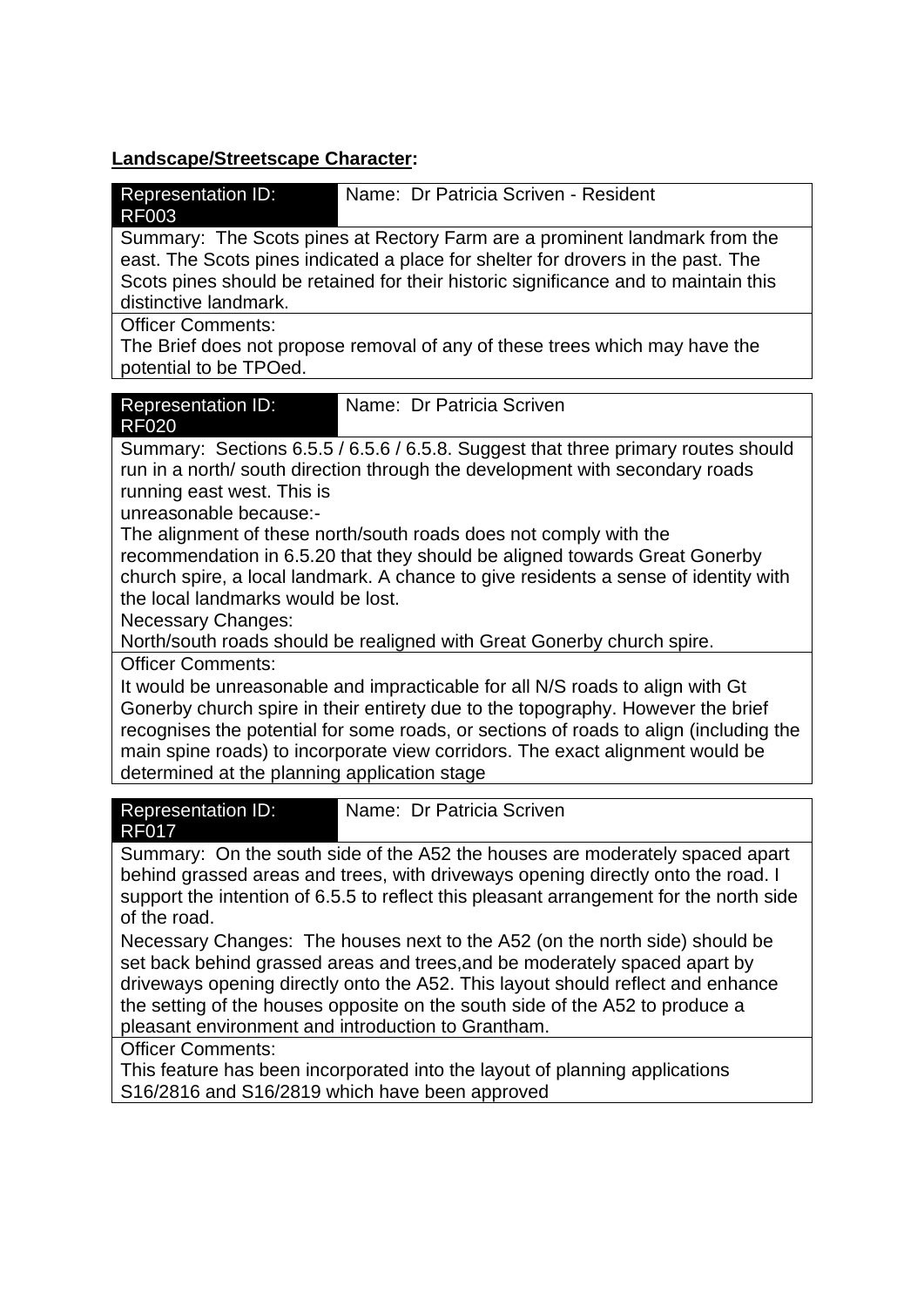| <b>Representation ID:</b> | Name: Dr Patricia Scriven |
|---------------------------|---------------------------|
| <b>RF018</b>              |                           |

Summary: From Barrowby conservation area and the approach from the east towards Grantham the western edge of the development along the road from the A52 to Rectory Farm is visible on the skyline. This part needs to be less dense and green, as outlined in 6.5.7 to 6.5.11. I support this. Map 7 marks a point close to Rectory Farm, so on the skyline, as a site for a "landmark building". The subscript explains that this could be 2.5 storeys in height. I object to this because it runs directly counter to the section 6.5.7 to 6.5.11. This building would be on the skyline and ruin any attempts to make the western edge greener and softer.

Necessary Changes: Remove the landmark building site close to Rectory Farm (on the western edge) in map  $7.5$ 

Officer Comments:

The landmark building referred to is the existing Rectory farm itself which would be retained.

### **Flooding and Drainage**

| <b>Representation ID:</b> | Name: Guy Hird, Upper Witham Internal Drainage |
|---------------------------|------------------------------------------------|
| <b>RF004</b>              | <b>Board</b>                                   |

Summary: Development should be determined, in consultation with the Lead Local Flood Authority to agree implementation and future maintenance of the attenuated surface water drainage system. Discharge rates and locations have already been established as part of the Drainage Strategy for the adjacent Popular Farm site. Provisions should be made to ensure that upstream and downstream riparian owners and those areas that are presently served by any drainage routes passing through or adjacent to the Site are not adversely affected by the development.

Drainage routes shall include all methods by which water may be transferred through the Site and shall include such systems as "ridge and furrow" and "overland flows". The effect of raising Site levels on adjacent property must be carefully considered and measures taken to negate influences must be approved by the Local Planning Authority.

Officer Comments:

Strategic drainage corridors are identified in the brief. Detailed drainage issues will be dealt with at the planning application stage and the LLFA consulted.

| Representation ID:<br>RF012 | Name: Mr Duncan Brown                                                        |
|-----------------------------|------------------------------------------------------------------------------|
|                             | Summary: Where is the water for this development going to come from, and how |

y: Where is the water for this development going to come from, and how is the waste going to be dealt with?

Officer Comments:

The site is allocated for development in the Local Plan. The site would have been assessed at the plan making stage as capable of being adequately served with water provision and sewage disposal. The issue is also covered in para 5.3.52. The issue will be dealt with in more detail at the planning application stage.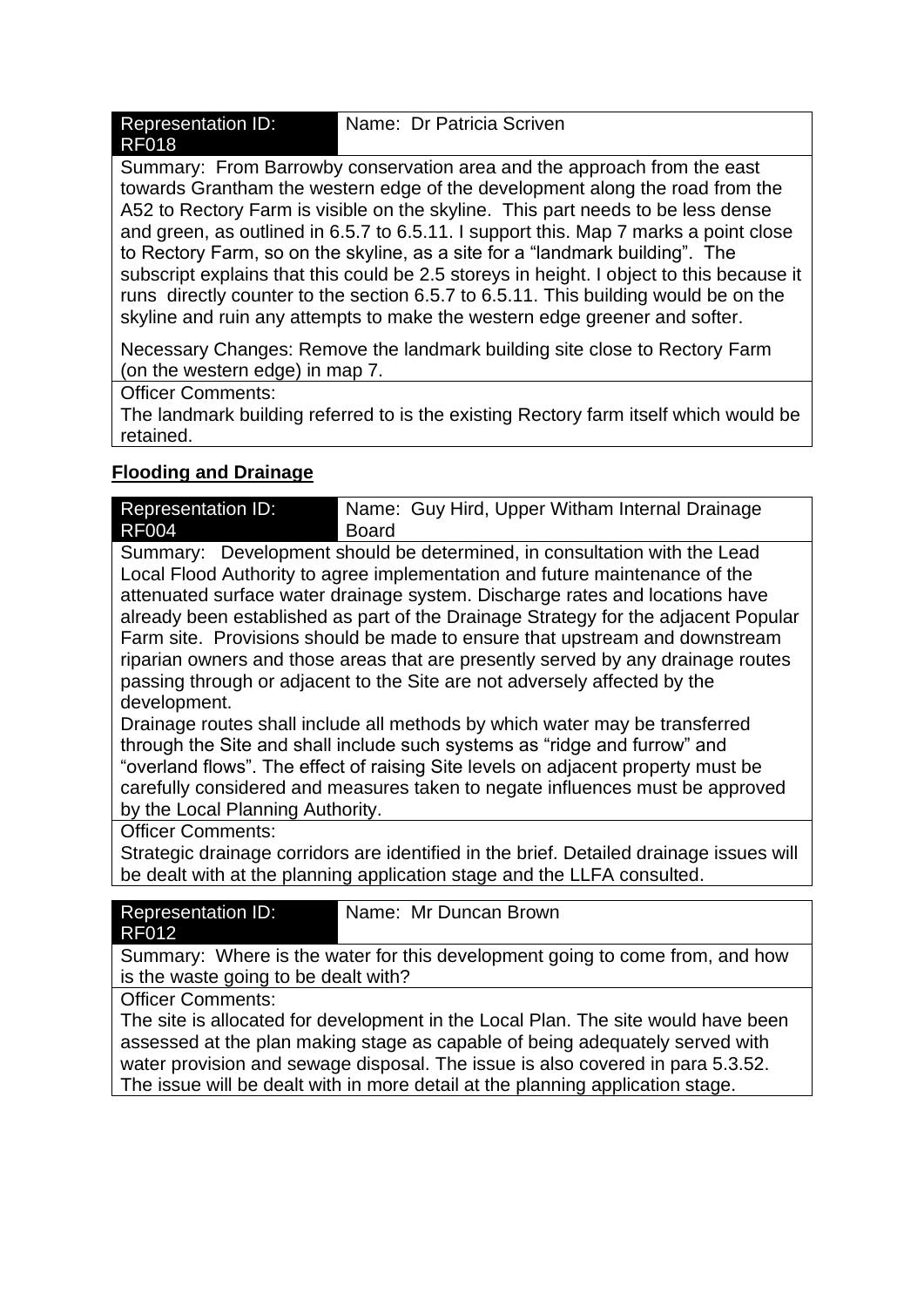#### **Archaeology and Heritage**

| <b>Representation ID:</b><br><b>RF005</b>                       | Name: Dale Dishon, Historic England                                    |
|-----------------------------------------------------------------|------------------------------------------------------------------------|
|                                                                 | Summary: Historic England suggests that the views of SKDC's specialist |
|                                                                 |                                                                        |
|                                                                 | conservation and archaeological advisers are sought as relevant.       |
| <b>Officer Comments</b>                                         |                                                                        |
| No objection has been raised by the Council's Conservation Team |                                                                        |
|                                                                 |                                                                        |
| Onen Snace                                                      |                                                                        |

#### **Open Space**

| <b>Representation ID:</b> | Name: Mrs Hazel Ryan, Resident                                                    |
|---------------------------|-----------------------------------------------------------------------------------|
| <b>RF010</b>              |                                                                                   |
|                           | Summary: The plans for the Sport and Changing facilities on the playing fields,   |
|                           | appear to be directly opposite the property we are purchasing, 99 Balmoral Drive. |
|                           | It is considered that the open space is positive feature, however, have concerns  |
|                           | regarding the location of the sports facility and changing rooms. Concerns        |
|                           | regarding, noise, flood lighting, boundary treatment (screening), parking, crime, |
|                           | and security. What mitigation would be put in place to prevent neighbour amenity  |
| issues.                   |                                                                                   |
| <b>Officer Comments:</b>  |                                                                                   |
|                           | The address mentioned as well as the sports facilities is not within or directly  |

ss mentioned, as well as the sports facilities, is not within or directly adjacent to Rectory Farm.

#### **Nature Conservation**

| <b>Representation ID:</b> | Name: Mrs Roslyn Deeming, Natural England |
|---------------------------|-------------------------------------------|
| <b>RF011</b>              |                                           |

Summary: Whilst Natural England generally welcomes the Nature Conservation section, we consider that it could be strengthened in terms of its guidance on green infrastructure (GI) provision and the requirement for biodiversity net gain. Natural England would like to see a specific section on GI which sets out a cohesive approach for the proposal. This section should bring all the various elements which are discussed in different sections together to provide an integrated GI approach which aims to provide real benefits for people and wildlife. Biodiversity net gain should be considered within the Brief to follow the guidance set out in the revised NPPF and the government's 25 Year Environment Plan (A Green Future).

The Brief should include consideration of the Best & Most Versatile land that is present within the proposed site.

Officer Comments:

The site is allocated for development in the Local Plan so the issue of the best and most versatile land will have already been considered at the plan making stage. Whilst a high level GI plan is provided, a GI section will be incorporated as per NE's advice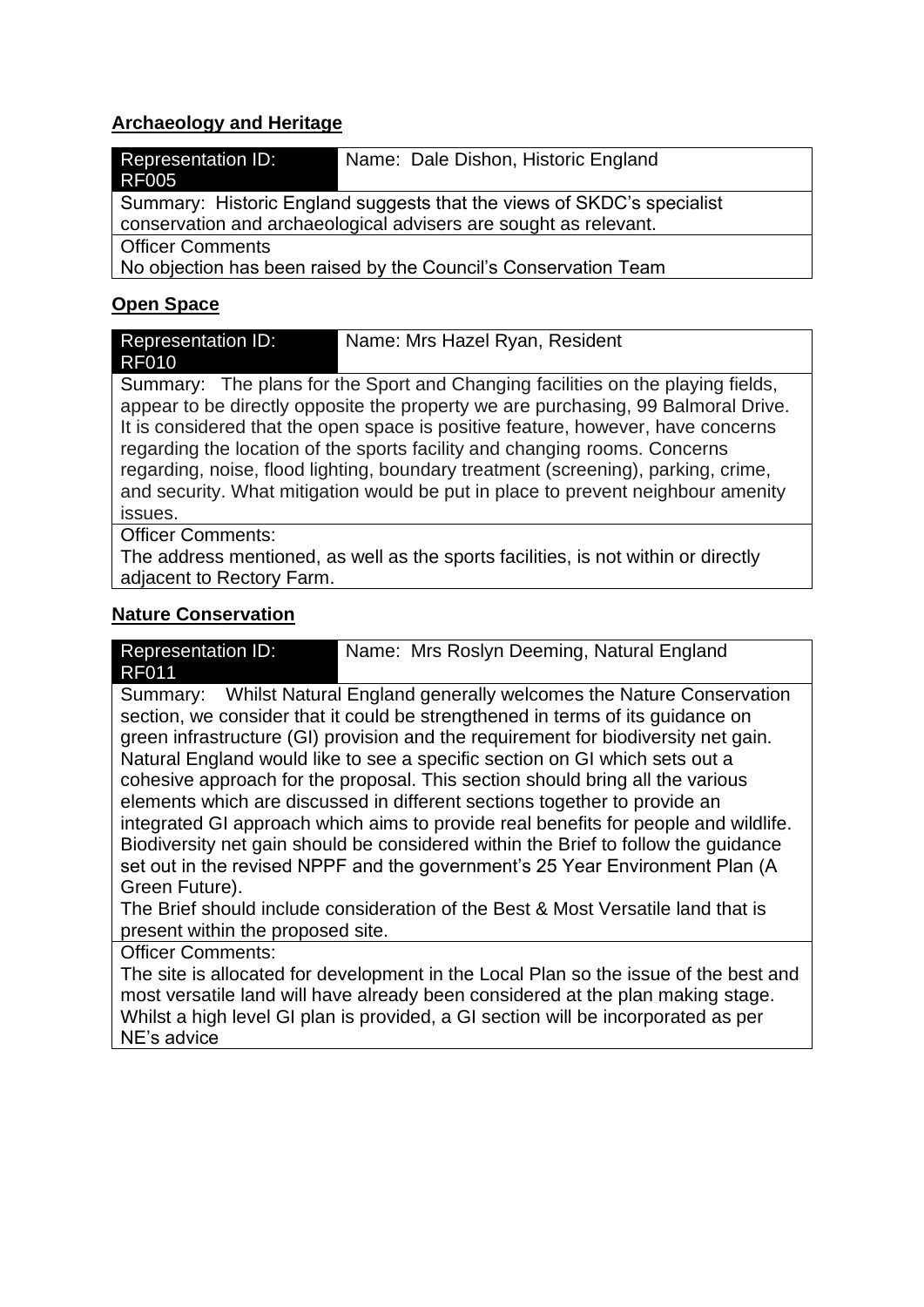#### **Overarching design principles**

| <b>Representation ID:</b><br><b>RF019</b> | Name: Dr Patricia Scriven                                                        |
|-------------------------------------------|----------------------------------------------------------------------------------|
|                                           | Summary: Support design principles for housing as in section 6. As in the brief. |

upport design principles for housing as in section  $\epsilon$ housing should use organisation and grouping of buildings to create character and beauty.

Object to 3 north south primary routes, as previously submitted.

Risk of accidents from 3 primary routes when one will be enough. Access to all other parts should be via roads that are safer for residents. The design of the road network should increase the safety of residents by using traffic calming measures. Examples are multi-use areas where drivers proceed cautiously because they realise that the space is shared, and uneven/ cobbled surfaces to slow cars. Parked cars are unsightly. Pedestrians and cyclists must have extra access points and through routes. Reduced use of the car means that storage space for cars can be reduced, leading to creation of more communal space. The loss of fertile green fields to development is to be regretted. This must be compensated by the creation of beautiful living spaces of which people can feel proud.

Officer Comments:

Detailed issues of design/layout will be addressed at the planning application stage. LCC Highways support the 3 primary NS routes from a traffic capacity and highway safety perspective.

| <b>Representation ID:</b><br><b>RF021</b> | Name: Mr Mark Emmett x traffic                                              |
|-------------------------------------------|-----------------------------------------------------------------------------|
|                                           | Summary: Objects to changes in the road layout that would be detrimental to |
| highway safety.                           |                                                                             |
| <b>Officer Comments:</b>                  |                                                                             |

LCC Highways raise no objection to the layout from a traffic capacity and highway safety perspective.

#### **Delivery and Implementation**

Representation ID: RF030 Name: Mr Stephen Short, Escritt Barrell Golding on behalf of Jenkinson Family Trust

Summary: Whilst referring to Poplar Farm the proposed south to north progression of development appears very simplistic and does not adequately reflect integration of the two sites. The Poplar Farm Primary School is now open. The School and adjoining land allocated for a local service centre is on the west side of the Poplar Farm site and these facilities will also serve the adjacent Rectory Farm land. It would therefore be logical for development to radiate and progress from the School/service centre as well as from the Barrowby Road frontage. Our clients' land is in the north‐east quadrant of the Rectory Farm site and adjoins the current Barratt/David Wilson development at Poplar Farm where the estate road abuts the boundary. The land would accordingly be a natural progression of the existing development. There is advanced agreement between Barratt/David Wilson and the Jenkinson Family Trust and accordingly, the opportunity exists to deliver much needed new housing at an early date. In view of the above we request further consideration to be given to the proposed phasing and suggest that the second sentence of paragraph 7.1.5 should be amended to read : In doing so, a phased development will be encouraged from the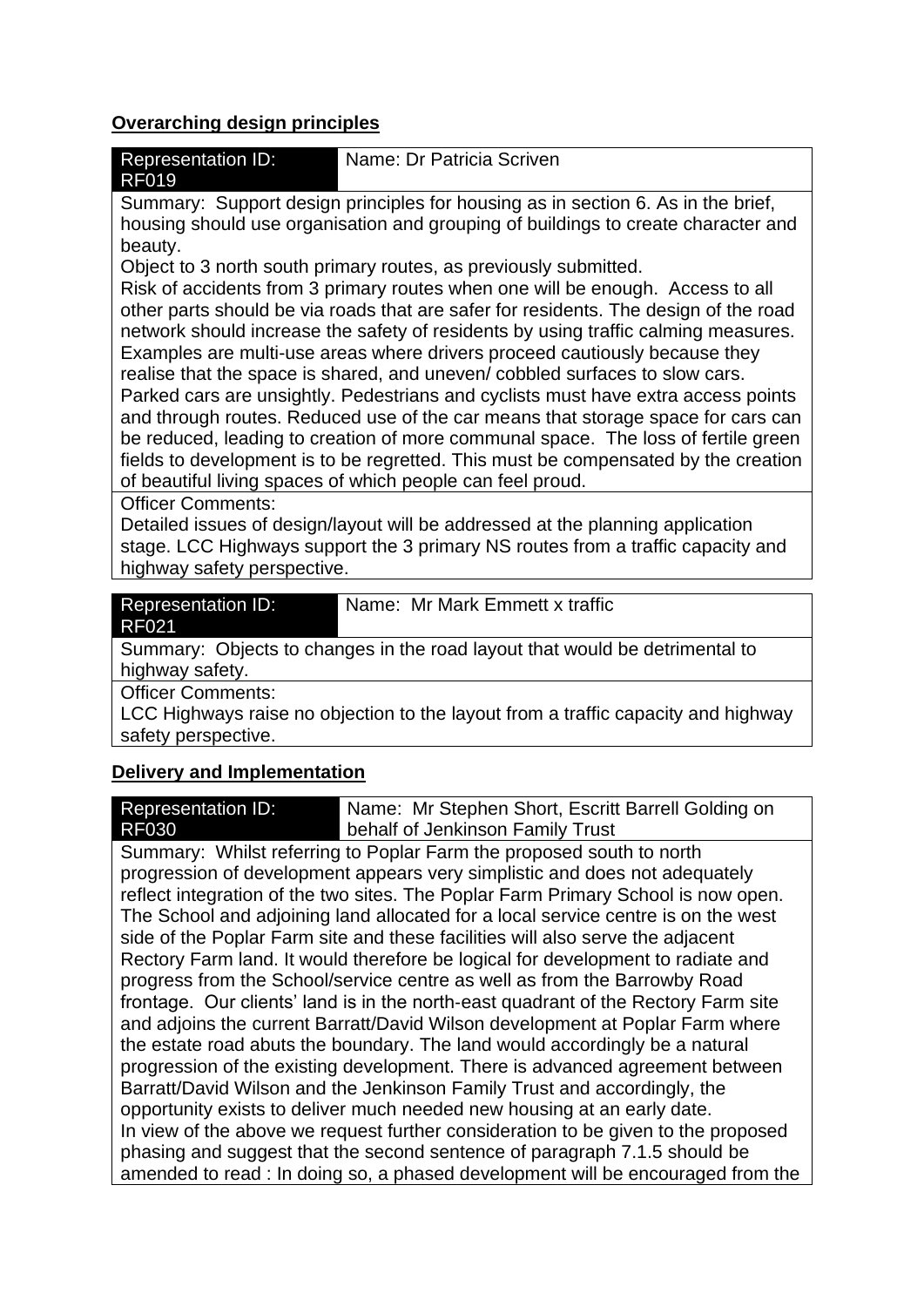Barrowby Road frontage on the southern edge of the site northwards and also from the adjoining Poplar Farm development to the east"

Officer Comments:

Phase 1 as shown on the plans already has planning permission for much of its extent. It should also be noted that there is sufficient flexibility in the masterplan to allow the other eastern areas bordering Poplar Farm to come forward prior to the land to the north west of the site, if this can be justified by the developer.

#### **Vehicular Access**

| <b>Representation ID:</b><br><b>RF020</b> | Name: Patricia Scriven                                                                                                                                                                                                    |
|-------------------------------------------|---------------------------------------------------------------------------------------------------------------------------------------------------------------------------------------------------------------------------|
|                                           | Summary: Sections 5.3.17 / 5.3.18 Suggest that three primary routes should run<br>in a north/south direction through the development with secondary roads running<br>east west. This is considered unreasonable because:- |
| their length                              | The north/south routes as on maps 4, 5, 9 are likely to encourage speeding due to                                                                                                                                         |

and relatively straight alignment. This is unsafe. Satnavs may encourage big vehicles and more cars to use these major north/south roads as "rat runs" during rush hour/ traffic jams. There is no advantage in having three primary routes when one would be sufficient.

Necessary Changes:

1)There should be one primary road, initially north/south then turning towards the east, through the rectory farm site as drawn in map 5.

2) The road servicing the south-westernmost section, south of the green corridor, needs to be downgraded to a minor route, with natural obstructions /narrower areas slowing traffic speeds, and terminating in a pedestrian/cyclist route to cross the green corridor.

3) There should be one road junction onto the A52 because three primary road exits would cause significant disruption to traffic along the A52.

4) Three primary roads exiting onto the A52 have the potential to become traffic rat runs. This is unacceptable.

Officer Comments:

LCC Highways support the 3 primary NS routes from a traffic capacity and highway safety perspective.

### **Pedestrian and Cycle Movements**

| Representation ID: | Name: Dr Patricia Scriven |
|--------------------|---------------------------|
| RF020              |                           |

Summary: The present footpath/cycleway along the north side of the A52 would become more dangerous if three major primary routes have exits directly onto the A52. It would be much safer for vulnerable pedestrians (and cyclists) to cross just one exit, as originally proposed in the first draft plan.

The wildlife corridors (Map 4) and the leisure route (map 6) both run east/west. It is unsafe for people (and animals) following this pleasant route to cross three north/south primary routes.

Master plan 3 shows the distances to be walked to reach the nearest bus stops. There is a need for good routes east/west to allow these distances to be shortened to encourage the use of public transport.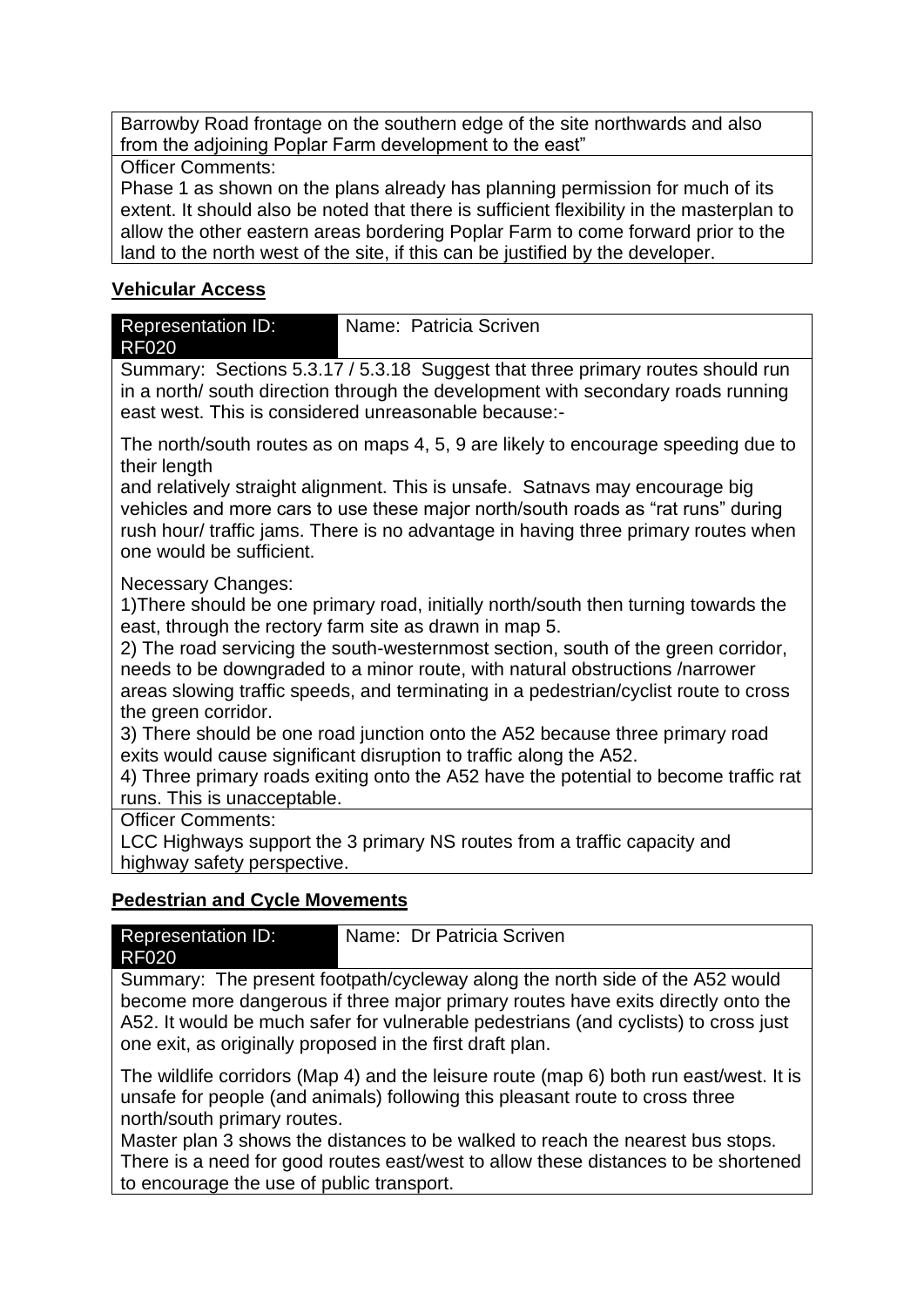Opposes the support of environmentally friendly pedestrian/cycling policies (as in sections 4.7.8 /5.3.8 /5.3.22). These policies encourage people to make shorter journeys on foot or by bike to the school and the local services. For most people these journeys will be in an east west direction. Crossing three main north/south roads is an unsafe design.

#### Necessary Changes:

1)Three primary routes exiting onto the A52 would be a major hazard to the pedestrians and cyclists using the existing mixed use pathway on the northern side of the A52. A single exit, as in the previous plan via a roundabout would be safer. 2) Several access points for pedestrians and cyclists to the A52 would allow shorter routes to bus stops etc and give them an advantage compared to motorists.

Officer Comments:

LCC Highways support the 3 primary NS routes from a traffic capacity and highway safety perspective.

#### **Transport and Access Network:**

| Representation ID:<br><b>RF001</b> | Name: 4Sight Design |
|------------------------------------|---------------------|
| Unsound on the grounds<br>of:      |                     |
| $\overline{\phantom{a}}$<br>--     | .                   |

Summary: The company comments that the town is already failing regularly to provide satisfactory traffic flow and parking. Queried what changes are planned to avoid the inevitable issues that the additional traffic associated with this development will undoubtedly cause, from the new residents and additional journeys by couriers and other delivery providers. New development will add to regular congestion issues, especially when the A1 has an issue. Existing parking is expensive and inadequate.

Additional educational and medical provision would be required for a further 2000 residents.

Officer Comments:

The principle of development has already been established through the allocation in the local plan. General impact of the additional traffic on Grantham as a whole has already been assessed at the plan making stage. Neither LCC Highways or Highways England object.

| <b>Representation ID:</b> | Name: Dr Patricia Scriven, Local Resident |
|---------------------------|-------------------------------------------|
| RF002                     |                                           |
| Unsound on the grounds    |                                           |
| of:                       |                                           |

Summary: Stated that the proposed roundabout would take all of the developments traffic and both current, southern part, applications should be developed at the same time to remove the need for an independent western access.

Safety impacts to pedestrians and cyclists, due to its proximity to the A52, and additional hazards and risks of accidents near the A1 junction.

The widening of the road to make a ghost island access would cause additional risk of accident due to heavy traffic close to the cycle and pedestrian pathway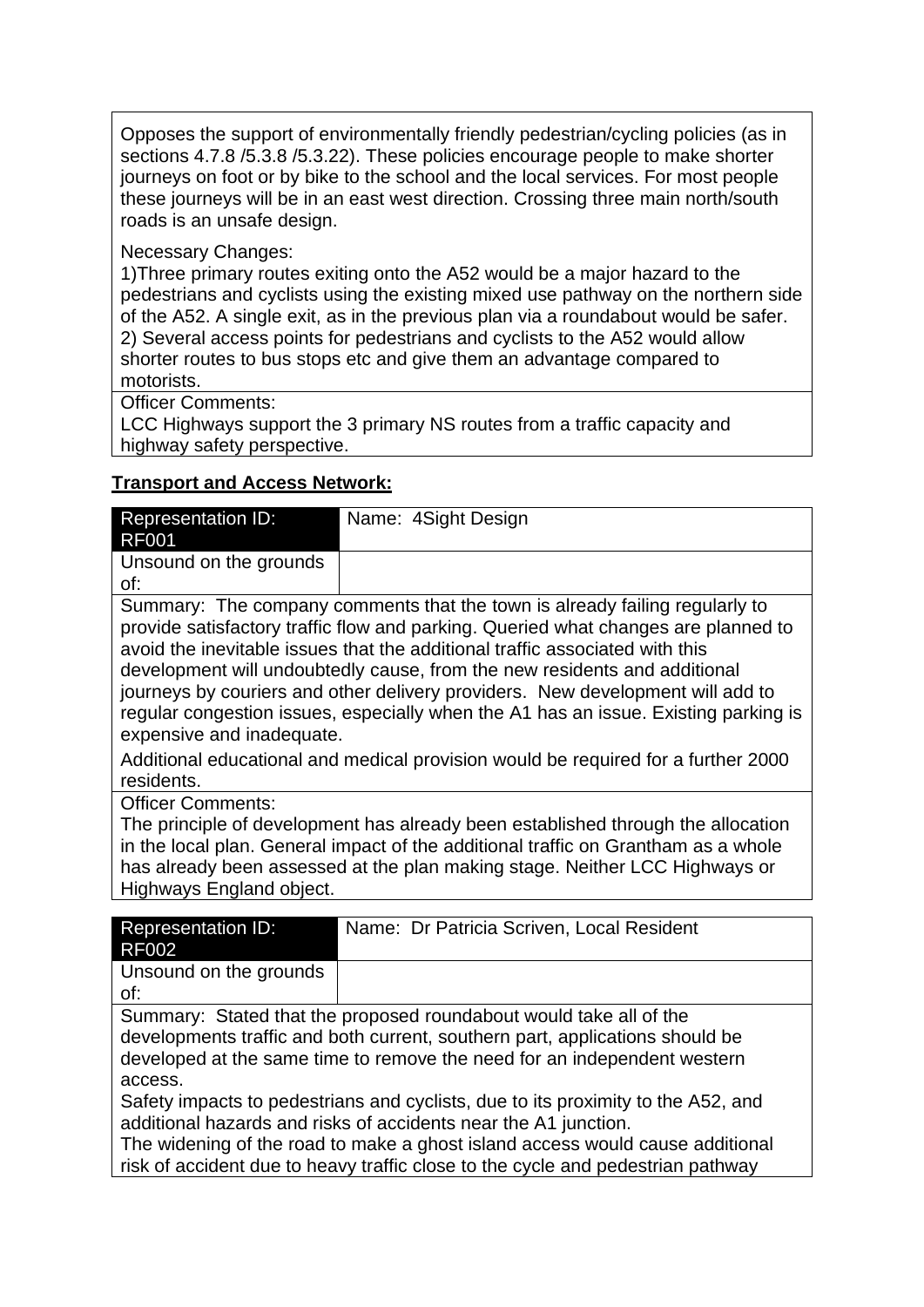Officer Comments:

The replacement of the roundabout with ghost island junctions has already been established under full planning permissions S16/2186 and S16/2189

| <b>Representation ID:</b><br>Name: Mr Keith Blake, Local Resident<br><b>RF006</b><br>Unsound on the grounds<br>of:<br>Summary: Raises concerns regarding the increased challenges residents would<br>face in accessing the A52 from existing properties, especially due to the proposed<br>roundabout. Comments were also raised, with regard to the specific times and<br>dates of the relief road.                                                                                                                                               |  |
|----------------------------------------------------------------------------------------------------------------------------------------------------------------------------------------------------------------------------------------------------------------------------------------------------------------------------------------------------------------------------------------------------------------------------------------------------------------------------------------------------------------------------------------------------|--|
|                                                                                                                                                                                                                                                                                                                                                                                                                                                                                                                                                    |  |
|                                                                                                                                                                                                                                                                                                                                                                                                                                                                                                                                                    |  |
|                                                                                                                                                                                                                                                                                                                                                                                                                                                                                                                                                    |  |
| Comments also outlined pollution from traffic, noise pollution and the rise in sub-<br>road vibration to existing properties.                                                                                                                                                                                                                                                                                                                                                                                                                      |  |
| <b>Officer Comments:</b><br>The replacement of the roundabout with ghost island junctions has already been<br>established under full planning permissions S16/2186 and S16/2189. The principle<br>of development has already been established through the allocation in the local<br>plan. General impact of the additional traffic on Grantham as a whole has already<br>been assessed at the plan making stage. Neither LCC Highways or Highways<br>England object. Noise and pollution will be addressed under LP policies SB1, DE1<br>and EN4. |  |

| <b>Representation ID:</b> | Name: Mr Peter Hubbard, Resident    |
|---------------------------|-------------------------------------|
| <b>RF007</b>              |                                     |
| Unsound on the grounds    |                                     |
| of:                       |                                     |
| $\sim$<br>∽               | $\sim$ $\sim$ $\sim$<br>.<br>.<br>- |

Summary: Concerned about the use of Gloucester Road and its increased use as a 'rat run', due to the main site entrance being opposite Gloucester Road. Concerns also raised regarding the safety of the area and increased difficulty in exiting adjoining Closes due to the increased volume of traffic and obscure bends. Outlines necessary changes to the proposal, including: the use of the existing A52/Barrowby Gate access, exit the site to a new roundabout in a location closer to the A1 and the need for extensive traffic calming measures on Gloucester Road to ensure safety.

Officer Comments:

The replacement of the roundabout with ghost island junctions has already been established under full planning permissions S16/2186 and S16/2189. The principle of development has already been established through the allocation in the local plan. General impact of the additional traffic on Grantham as a whole has already been assessed at the plan making stage. Neither LCC Highways nor Highways England object. Through traffic along Barrowby Road will be significantly reduced following the completion of the GSRR in 2023.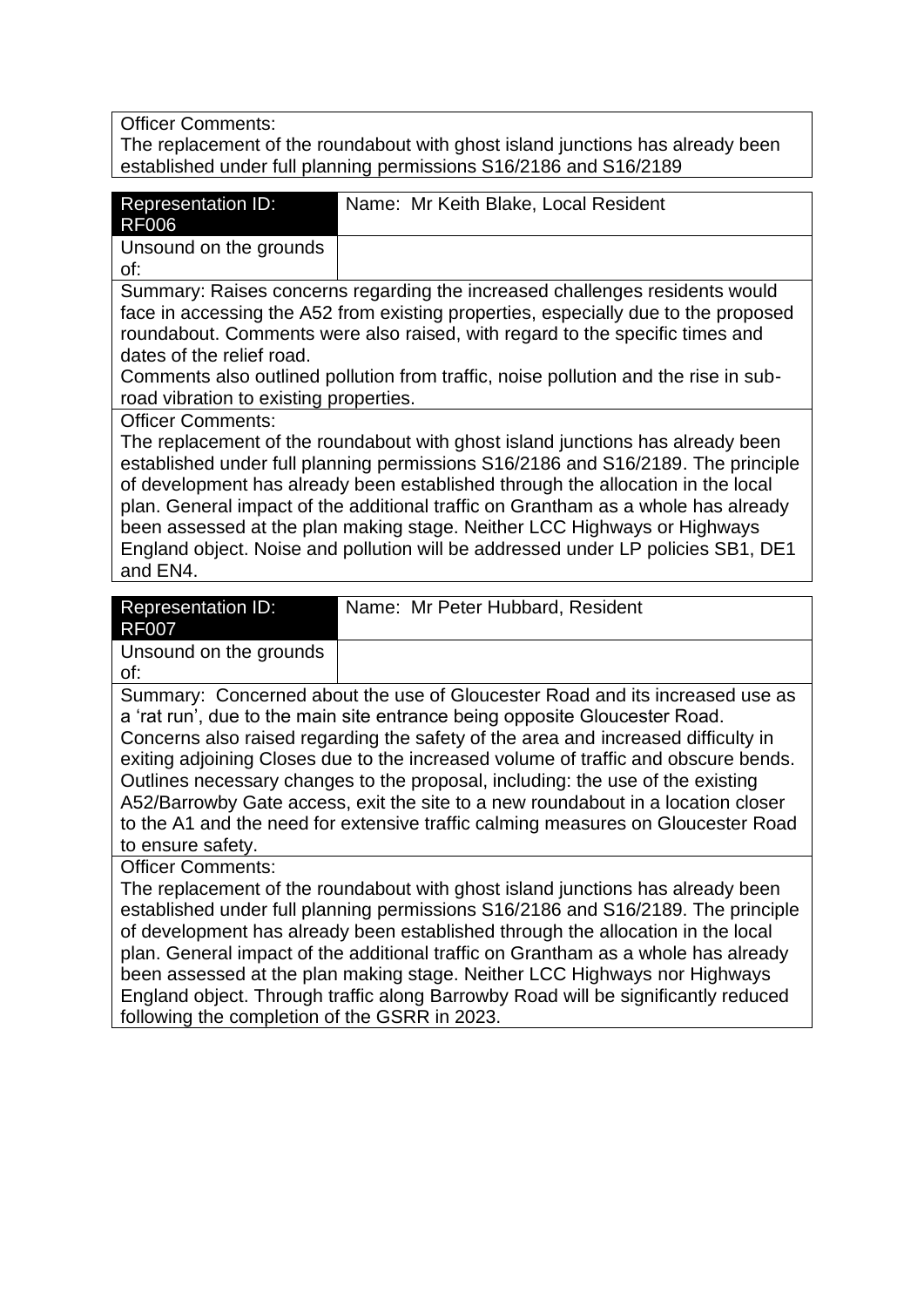| <b>Representation ID:</b><br><b>RF008</b>                                                                                                                                                                                                                                                                                                                                                                                                                                                                                                                                                                                                          | Name: Mr MarK Emmett, Resident ] |  |
|----------------------------------------------------------------------------------------------------------------------------------------------------------------------------------------------------------------------------------------------------------------------------------------------------------------------------------------------------------------------------------------------------------------------------------------------------------------------------------------------------------------------------------------------------------------------------------------------------------------------------------------------------|----------------------------------|--|
| Unsound on the grounds<br>of:                                                                                                                                                                                                                                                                                                                                                                                                                                                                                                                                                                                                                      |                                  |  |
| Summary: Queries are raised regarding what evidence there is that there will be<br>commercially sustainable demand and evidence of demand for large development<br>in Grantham?                                                                                                                                                                                                                                                                                                                                                                                                                                                                    |                                  |  |
| Outlines that Grantham does not have the necessary infrastructure or support<br>services to cope with current demand, never mind additional dwellings.<br>Inadequate recreational facilities on the western side of the town.<br>Raises Traffic concerns, due to congestion.                                                                                                                                                                                                                                                                                                                                                                       |                                  |  |
| Lack of National Health dentists and NHS services such as doctors, maternity unit<br>and A&E.                                                                                                                                                                                                                                                                                                                                                                                                                                                                                                                                                      |                                  |  |
| Insufficient educational facilities, with schools already having significant numbers<br>of students.<br>Impact on Quality of life.                                                                                                                                                                                                                                                                                                                                                                                                                                                                                                                 |                                  |  |
| <b>Officer Comments:</b>                                                                                                                                                                                                                                                                                                                                                                                                                                                                                                                                                                                                                           |                                  |  |
| The principle of development has already been established through the allocation<br>in the local plan. General impact of the additional traffic on Grantham as a whole<br>has already been assessed at the plan making stage. Neither LCC Highways nor<br>Highways England object. Through traffic along Barrowby Road will be significantly<br>reduced following the completion of the GSRR in 2023. Recreational facilities will<br>be developed within both Rectory farm and the adjacent Poplar Farm. Upgrades to<br>health and educational infrastructure will be provided under section 106<br>agreements at the planning application stage. |                                  |  |
| <b>Representation ID:</b><br>DENNA                                                                                                                                                                                                                                                                                                                                                                                                                                                                                                                                                                                                                 | Name: Mr Paul Martin, Resident   |  |

| Representation ID:<br>RF009                                                | Name: Mr Paul Martin, Resident |
|----------------------------------------------------------------------------|--------------------------------|
| Unsound on the grounds<br>of:                                              |                                |
| Summary: Objections are raised due to traffic concerns within this area of |                                |

Grantham during weekdays and weekends, with the A1 also causing increased traffic concerns. Outlines traffic projections from Gonerby and Gonerby Hill Foot (village faces the possibility of 100% road occupancy at peak times) placing pressure on Gonerby/Belton Lane junction and the narrow road towards Manthorpe will be unsustainable.

The design does not consider future requirements for traveling into the Town Centre and alternatives to driving.

States that it is vital the plan allows for the linking up of a road to the North of Grantham and that a Northern bypass should be developed, specifically stretching Alma Park-Manthorpe-Gonerby Hill Foot- Barrowby Gate. This bypass should then be built as part of the new developments to reduce costs.

Officer Comments:

The principle of development has already been established through the allocation in the local plan. General impact of the additional traffic on Grantham as a whole has already been assessed at the plan making stage. Neither LCC Highways nor Highways England object. Through traffic along Barrowby Road will be significantly reduced following the completion of the GSRR in 2023. A Grantham northern bypass is not necessary to make the development acceptable in planning terms.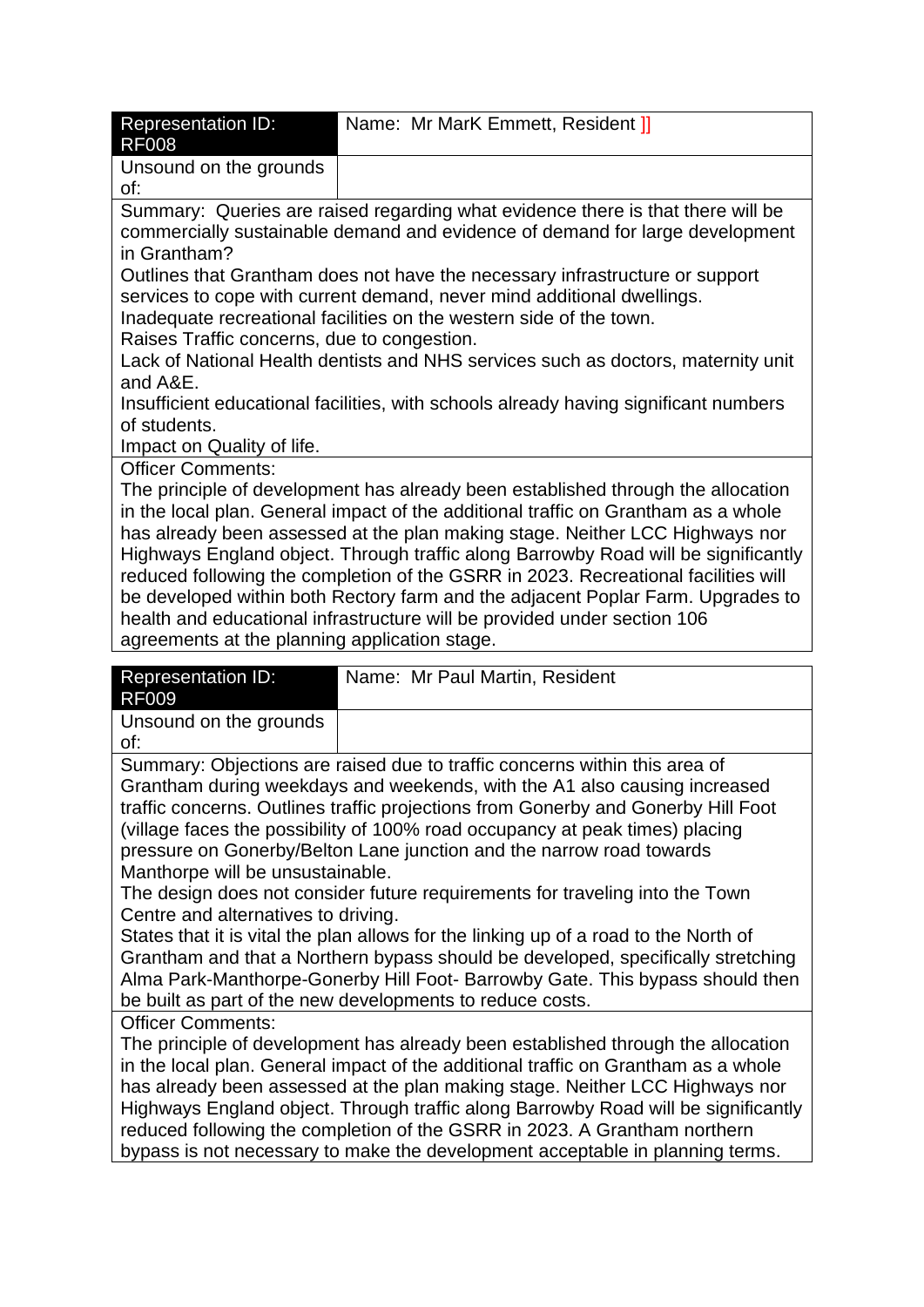| <b>Representation ID:</b><br><b>RF015</b> | Name: Mr Roger Graves |
|-------------------------------------------|-----------------------|
| Unsound on the grounds<br>of:             |                       |

Summary: Objections are raised due to the existing levels of traffic on Barrowby Road and resultant levels of traffic in the area following the new developments. This would be regardless of whether the southern by-pass is completed. Increased likelihood of accidents due to new junction at Gloucester Road, with increase and difficulty in traffic exiting Winchester Road and Gloucester Road.

Raised queries about why the link road from the development to Great Gonerby has not yet been developed, stating that this would alleviate traffic.

Officer Comments:

The principle of development has already been established through the allocation in the local plan. General impact of the additional traffic on Grantham as a whole has already been assessed at the plan making stage. Neither LCC Highways or Highways England object. Through traffic along Barrowby Road will be significantly reduced following the completion of the GSRR in 2023. The Pennine Way link road is not part of the Rectory farm development

| <b>Representation ID:</b><br><b>RF016</b>                                        | Name: Patricia Scriven |  |
|----------------------------------------------------------------------------------|------------------------|--|
|                                                                                  |                        |  |
| Unsound on the grounds                                                           |                        |  |
| of:                                                                              |                        |  |
| Summary: Careful design is required to ensure road surfaces, lack of pavements   |                        |  |
| and natural obstacles slow down traffic on secondary roads, with safe crossing   |                        |  |
| points required for main roads.                                                  |                        |  |
| <b>Officer Comments:</b>                                                         |                        |  |
| Detailed highway and layout issues will be addressed at the planning application |                        |  |
| stage.                                                                           |                        |  |

| <b>Representation ID:</b>                                                            | Name: Mr Alastair Hawken |
|--------------------------------------------------------------------------------------|--------------------------|
| <b>RF022</b>                                                                         |                          |
| Unsound on the grounds                                                               |                          |
| of:                                                                                  |                          |
| Summary: Oppose on safety grounds, expressing difficulty in entering and exiting     |                          |
| property onto the A52, due to volumes and speeds of traffic, resulting in safety     |                          |
| issues. No objections to the initial plans and principle of development on the site, |                          |
| especially when proposing a roundabout positioned at Gloucester Road junction.       |                          |
| However, if this is allowed, it will present increased safety concerns and traffic.  |                          |
| <b>Officer Comments:</b>                                                             |                          |

The replacement of the roundabout with ghost island junctions has already been established under full planning permissions S16/2186 and S16/2189. The principle of development has already been established through the allocation in the local plan. General impact of the additional traffic on Grantham as a whole has already been assessed at the plan making stage. Neither LCC Highways nor Highways England object. Through traffic along Barrowby Road will be significantly reduced following the completion of the GSRR in 2023.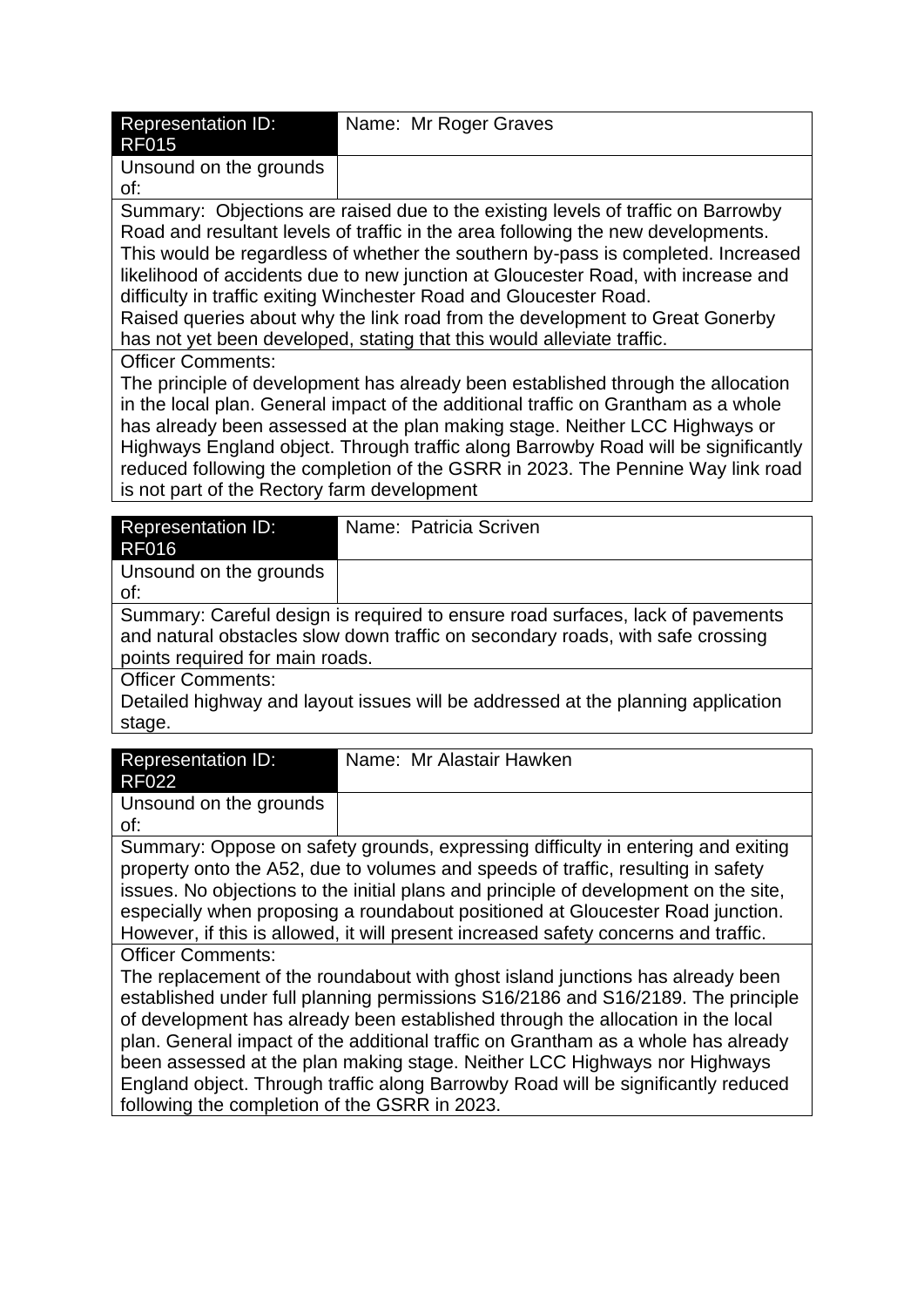| <b>Representation ID:</b><br><b>RF024</b>                                                                                                                           | Name: Mr Keith Blake                                                                                                                                                   |
|---------------------------------------------------------------------------------------------------------------------------------------------------------------------|------------------------------------------------------------------------------------------------------------------------------------------------------------------------|
| Unsound on the grounds                                                                                                                                              |                                                                                                                                                                        |
| of:                                                                                                                                                                 |                                                                                                                                                                        |
|                                                                                                                                                                     | Summary: It is considered inconceivable that there is planning going forward for                                                                                       |
| 2000+ homes. Outlines that access and exit from driveways of existing houses is<br>difficult and raises concerns with regard to a roundabout and lack of link road. |                                                                                                                                                                        |
| Pollution, noise, crime, and loss of value are amongst reasons for the objections.                                                                                  |                                                                                                                                                                        |
|                                                                                                                                                                     | State that a link road, with the A52 moved in location from the Barrowby Road                                                                                          |
| properties should be sought.                                                                                                                                        |                                                                                                                                                                        |
| <b>Officer Comments:</b>                                                                                                                                            |                                                                                                                                                                        |
|                                                                                                                                                                     | The principle of development has already been established through the allocation<br>in the local plan. General impact of the additional traffic on Grantham as a whole |
|                                                                                                                                                                     | has already been assessed at the plan making stage. Neither LCC Highways nor                                                                                           |
|                                                                                                                                                                     | Highways England object. Through traffic along Barrowby Road will be significantly                                                                                     |
|                                                                                                                                                                     | reduced following the completion of the GSRR in 2023. Detailed issues of                                                                                               |
|                                                                                                                                                                     | pollution, noise, crime will all be assessed at the panning application stage. Loss                                                                                    |
|                                                                                                                                                                     | of property value is not a material planning consideration.                                                                                                            |
| <b>Representation ID:</b><br><b>RF025</b>                                                                                                                           | Name: Mr Anthony Fletcher                                                                                                                                              |
| Unsound on the grounds                                                                                                                                              |                                                                                                                                                                        |
| of:                                                                                                                                                                 |                                                                                                                                                                        |
|                                                                                                                                                                     | Summary: Expressed safety concerns, with difficulty and excessive time taken to                                                                                        |
|                                                                                                                                                                     | exit onto the main road, with the proposal resulting in increased safety issues.                                                                                       |
|                                                                                                                                                                     | States discontent with proposed replacement with 3x tee junctions. Resident also                                                                                       |
| concerns.                                                                                                                                                           | outlines parking has resulted in less visibility, with vehicle speed also raising                                                                                      |
| <b>Officer Comments:</b>                                                                                                                                            |                                                                                                                                                                        |
| The principle of development has already been established through the allocation                                                                                    |                                                                                                                                                                        |
|                                                                                                                                                                     | in the local plan. General impact of the additional traffic on Grantham as a whole                                                                                     |
|                                                                                                                                                                     | has already been assessed at the plan making stage. Neither LCC Highways or                                                                                            |
|                                                                                                                                                                     | Highways England object. Through traffic along Barrowby Road will be significantly<br>reduced following the completion of the GSRR in 2023.                            |
|                                                                                                                                                                     |                                                                                                                                                                        |
| <b>Representation ID:</b><br>RF026                                                                                                                                  | Name: Andrew Hayton                                                                                                                                                    |
| Unsound on the grounds                                                                                                                                              |                                                                                                                                                                        |
| of:                                                                                                                                                                 |                                                                                                                                                                        |
|                                                                                                                                                                     | Summary: Objecting to the updated plan as it is contrary to South Kesteven Core                                                                                        |
|                                                                                                                                                                     | Strategy Policy EN1 and NPPF Sections 4 and 7 and the Lincolnshire Transport                                                                                           |
| Plan.                                                                                                                                                               | States that the three T-junctions would cause danger and likely to cause                                                                                               |
|                                                                                                                                                                     | accidents. Also outlining the refusal of 199 dwellings (S15/0911) which cited "it is                                                                                   |
|                                                                                                                                                                     | cosndiered the type and position of the access directly opposite the access to a                                                                                       |
|                                                                                                                                                                     | consented scheme for 300 dwellings would lead to an unacceptable adverse                                                                                               |
|                                                                                                                                                                     | impact on highway safety". The principle of this remains.                                                                                                              |
|                                                                                                                                                                     | Dwellings should not have direct frontage access onto Barrowby Road.                                                                                                   |

No provision for an equipped play area, with no playground within close proximity.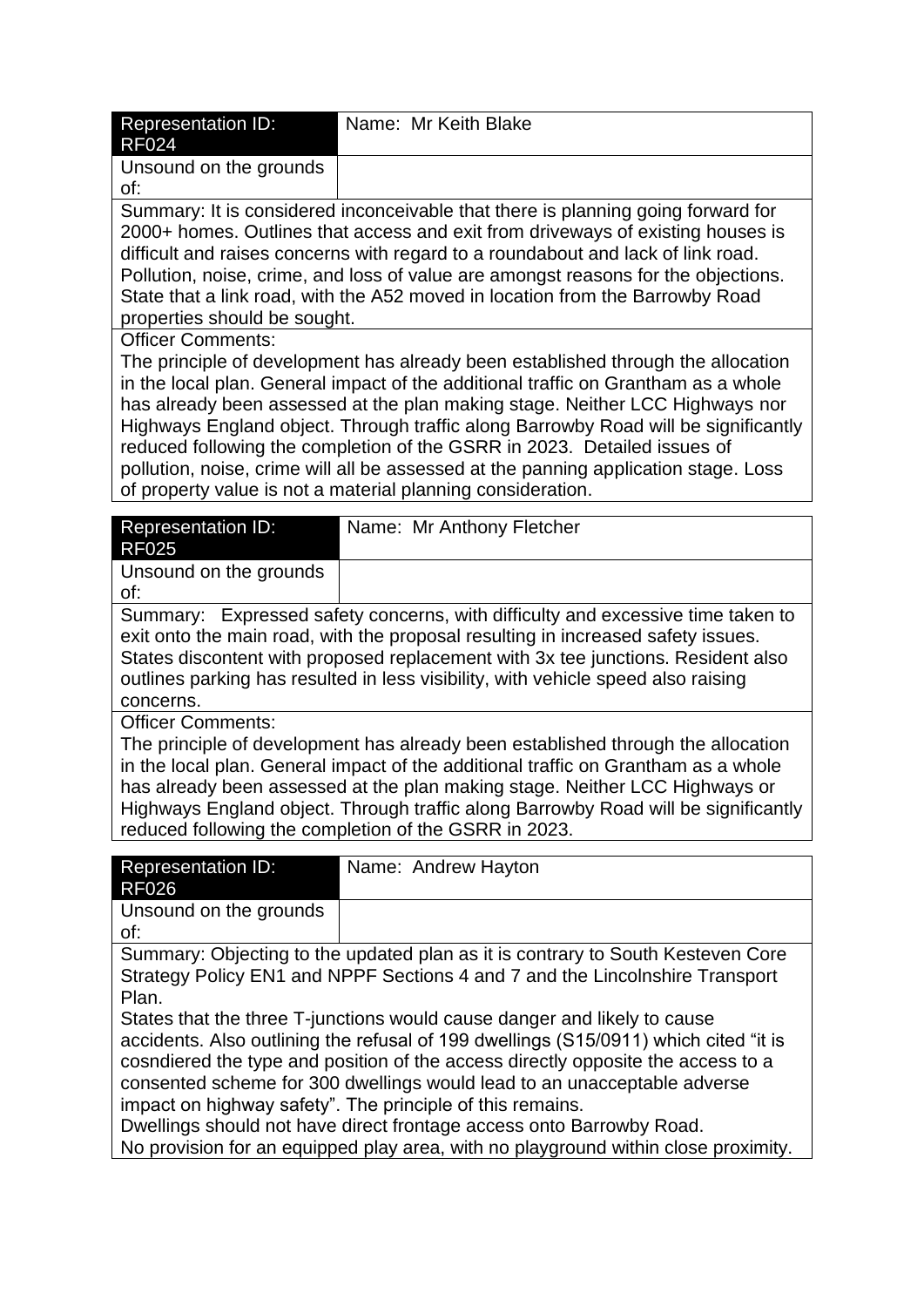The originally proposed roundabout should be reinstated, citing LCC highways design documents and Manual for Streets.

#### Officer Comments:

The Core Strategy has been superseded by the South Kesteven Local Plan. The principle of development has already been established through the allocation in the local plan. General impact of the additional traffic on Grantham as a whole has already been assessed at the plan making stage. Neither LCC Highways nor Highways England object. Through traffic along Barrowby Road will be significantly reduced following the completion of the GSRR in 2023. The refused scheme referred to was materially different to the recently approved S16/2816 and S16/2819

| <b>Representation ID:</b><br><b>RF027</b>                                                       | Name: Barbara Johnson                                                 |  |
|-------------------------------------------------------------------------------------------------|-----------------------------------------------------------------------|--|
| Unsound on the grounds<br>of:                                                                   |                                                                       |  |
|                                                                                                 | Summary: Provided a number of rhetorical questions, whilst expressing |  |
| congestion concerns due to the development and highway safety due to the three<br>access roads. |                                                                       |  |
| Stated no disagreement with the development in itself, although reemphasised                    |                                                                       |  |
| highway safety and proposed access as being paramount, citing vehicle speeds                    |                                                                       |  |
| and the previously proposed roundabout as reasons for concern.                                  |                                                                       |  |
| <b>Officer Comments</b>                                                                         |                                                                       |  |
| The replacement of the roundabout with ghost island junctions has already been                  |                                                                       |  |
| established under full planning permissions S16/2186 and S16/2189. The principle                |                                                                       |  |
| of development has already been established through the allocation in the local                 |                                                                       |  |
| plan. General impact of the additional traffic on Grantham as a whole has already               |                                                                       |  |
| been assessed at the plan making stage. Neither LCC Highways nor Highways                       |                                                                       |  |

England object. Through traffic along Barrowby Road will be significantly reduced following the completion of the GSRR in 2023.

| <b>Representation ID:</b><br><b>RF028</b> |                       | Name: Mr Keith Hargraves |                                     |
|-------------------------------------------|-----------------------|--------------------------|-------------------------------------|
| Xxxxxx                                    | Legally<br>Compliant: | Sound:                   | Complies with Duty to<br>Cooperate: |
| <b>Comment ID</b>                         |                       |                          |                                     |
| Unsound on the grounds                    |                       |                          |                                     |
| of:                                       |                       |                          |                                     |
| $\sim$<br>$\sim$ $\sim$                   |                       |                          |                                     |

Summary: Objections raised, as access to Barrowby Road will be less easily achieved from the development due to the loss of the roundabout, with less easing on traffic flow and additionally hazardous.

Raises concerns with the use by lorries and speed of vehicles along Barrowby Road. The objection states that a roundabout would make access easier and safer for residents, vehicle users and bus routes.

Highway Safety concerns.

Object to the development as a whole but would require the implementation of a reduction in traffic speeds to 30Mph, resurfacing of Barrowby Road to low noise tarmac, construction of Barrowby Gate to Gonerby road to reduce traffic and redevelopment of the A1 junction with a roundabout.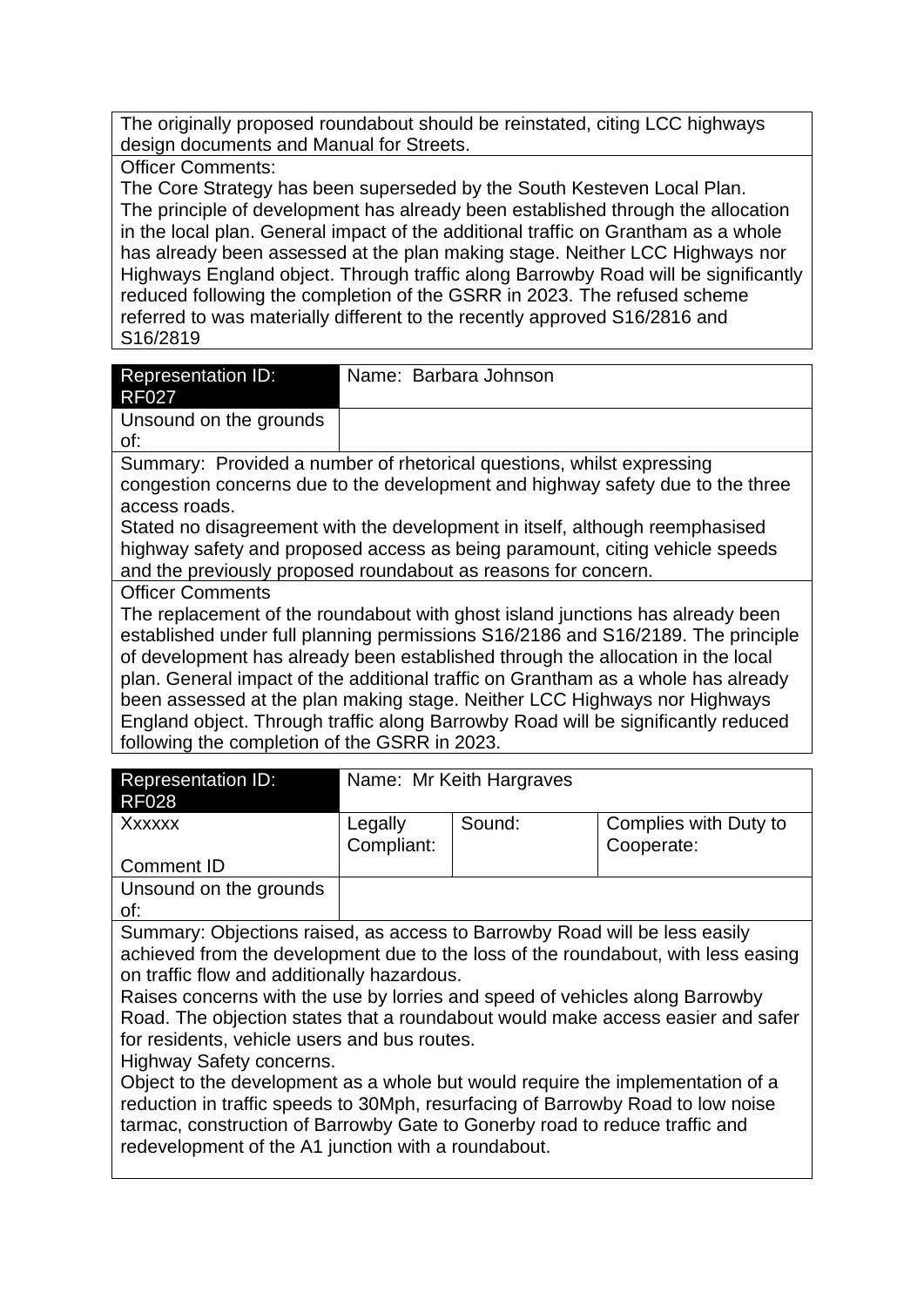Officer Comments:

The replacement of the roundabout with ghost island junctions has already been established under full planning permissions S16/2186 and S16/2189. The principle of development has already been established through the allocation in the local plan. General impact of the additional traffic on Grantham as a whole has already been assessed at the plan making stage. Neither LCC Highways nor Highways England object. Through traffic along Barrowby Road will be significantly reduced following the completion of the GSRR in 2023. The A1/A52 junction will be upgraded with traffic signals to mitigate increased traffic.

| <b>Representation ID:</b>                                                       | Name: Mr Mark Emmett |  |  |
|---------------------------------------------------------------------------------|----------------------|--|--|
| <b>RF029</b>                                                                    |                      |  |  |
| Unsound on the grounds                                                          |                      |  |  |
| of:                                                                             |                      |  |  |
| Summary: Outlined queries in relation to the amended plans, relating to the     |                      |  |  |
| removal of the Gloucester Road junction roundabout and the loss of cul-de-sac   |                      |  |  |
| arrangement between existing house, the A52 and the development.                |                      |  |  |
| The resident expressed vehicle speed as a reason for concern and the impact the |                      |  |  |
| roundabout amendment would cause; querying future speed restrictions, formal    |                      |  |  |
| speed cameras and reduction warnings.                                           |                      |  |  |
| <b>Officer Comments</b>                                                         |                      |  |  |
| The replacement of the roundabout with ghost island junctions has already heen  |                      |  |  |

lacement of the roundabout with ghost island junctions has already been established under full planning permissions S16/2186 and S16/2189. The principle of development has already been established through the allocation in the local plan. General impact of the additional traffic on Grantham as a whole has already been assessed at the plan making stage. Neither LCC Highways nor Highways England object. Through traffic along Barrowby Road will be significantly reduced following the completion of the GSRR in 2023.

#### **Pedestrian and cycle movements**

| <b>Representation ID:</b><br><b>RF014</b>                                                                                                                                                                                                                       | Name: Mr David Berry, Resident |  |
|-----------------------------------------------------------------------------------------------------------------------------------------------------------------------------------------------------------------------------------------------------------------|--------------------------------|--|
| Unsound on the grounds<br>of:                                                                                                                                                                                                                                   |                                |  |
| Summary: It is expressed that revised plans are required, as the 'Key Movement'<br>Plan' indicates a main pedestrian route and cycle route over a farm track that has<br>an existing 99 year lease. The resident states that this is not a public right of way. |                                |  |
| <b>Officer Comments:</b><br>It is correct that the track is not a PROW. However a large section will become part<br>of phase 3 of Rectory farm which is not covered by the brief.                                                                               |                                |  |
|                                                                                                                                                                                                                                                                 |                                |  |
| <b>Representation ID:</b><br><b>RF016</b>                                                                                                                                                                                                                       | Name: Patricia Scriven         |  |
| Unsound on the grounds                                                                                                                                                                                                                                          |                                |  |

of:

Summary: Concerns raised regarding speeding vehicles and the danger/safety issues. Outline that design can reduce the issues, by limiting speed and the number of car journeys.

Expresses the need for more direct and faster pedestrians and cycling routes to schools and local services.